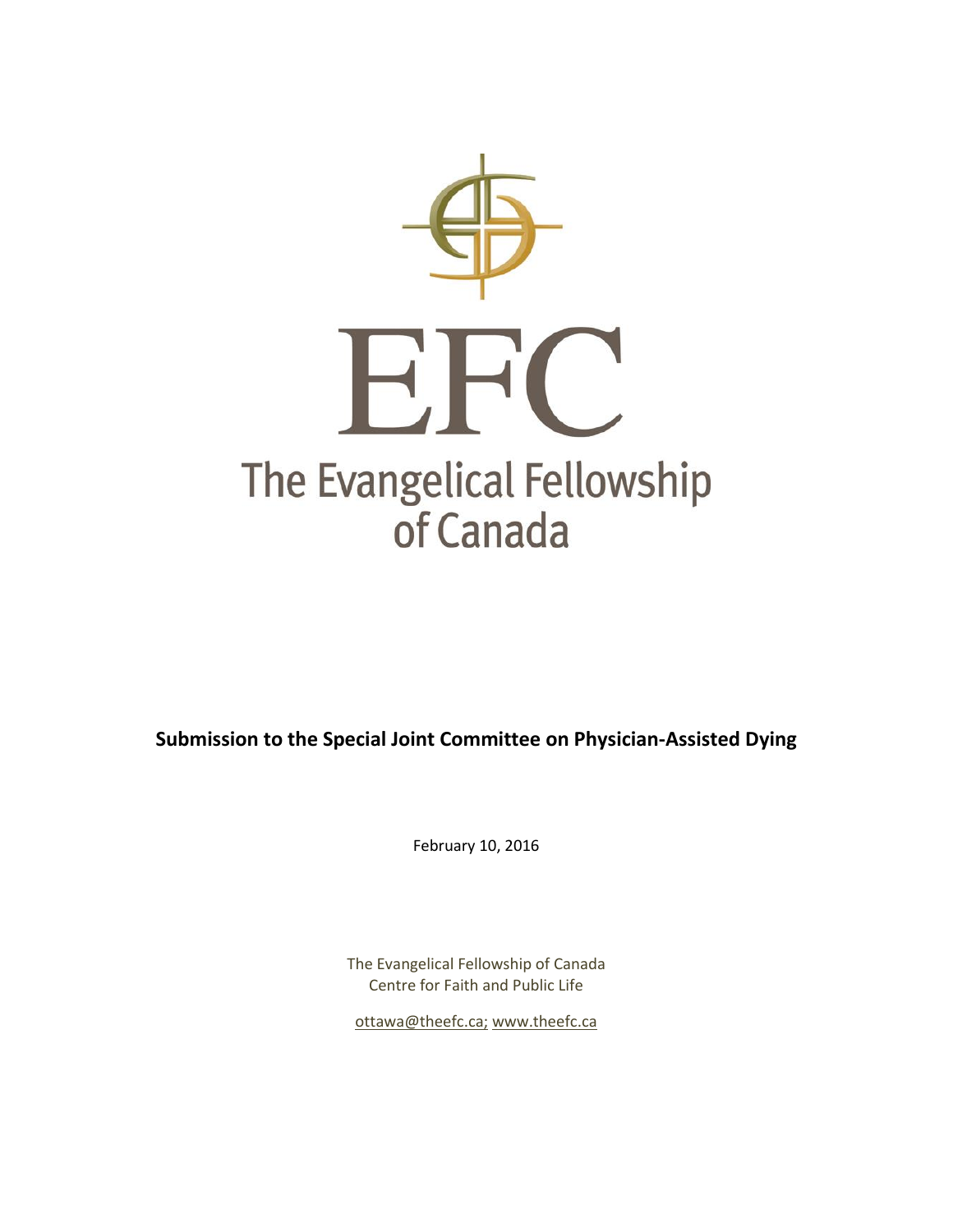# **Submission of the Evangelical Fellowship of Canada to the Special Joint Committee on Physician-Assisted Dying**

#### *Introduction*

 $\overline{a}$ 

The Evangelical Fellowship of Canada is the national association of evangelical Christians, with affiliates including 42 denominations, 65 ministry organizations, 38 post-secondary institutions and more than 700 individual congregations. Formed in 1964, the EFC provides a national forum for Canada's four million Evangelicals and a constructive voice for biblical principles in life and society.

The EFC has been involved in discussions on euthanasia and assisted suicide for decades, acting as an intervener before the Supreme Court in *Carter v. Canada*, and in *Rodriguez v. British Columbia*. In 2015, we made oral and written submissions to the External Panel on Options for a Legislative Response to *Carter v. Canada* and a written submission to the Provincial-Territorial Expert Advisory Group on Physician-Assisted Dying. We have also made submissions to various Parliamentary committees and legislative initiatives on related issues since the 1990s. This past fall, the EFC and the Canadian Conference of Catholic Bishops released a joint statement on euthanasia and assisted suicide that has been endorsed by more than 13,000 signatories to date, including evangelical, Catholic and Orthodox leaders, and more than 20 Jewish and Muslim leaders from across Canada. <sup>1</sup> We have produced many resources on the legal, ethical and moral dimensions of euthanasia and assisted suicide.

We believe the proper response to suffering, and particularly to those who are nearing the end of life, is to respond with care and compassion, and to journey with those who are walking in the shadow of death. On the basis of our beliefs and commitment to the sanctity of human life, we are unequivocally opposed to both assisted suicide and euthanasia.

Many EFC affiliates provide end-of-life care in seniors residences and long-term care facilities, as well as hospice care. Many evangelicals are medical professionals. We have affiliates who provide assistance and care for Canadians with disabilities. Within congregations, ministers provide pastoral care to those who are in crisis, who are elderly, who are at the end of life.

Law and public policy are shaped and animated by norms, principles and values. As an association of evangelical churches and organizations, our perspective is grounded in our Christian faith. We seek to engage with other Canadians on the meaning and implications of

<sup>&</sup>lt;sup>1</sup> Declaration on Euthanasia and Assisted Suicide [\(www.euthanasiadeclaration.ca\)](http://www.euthanasiadeclaration.ca/).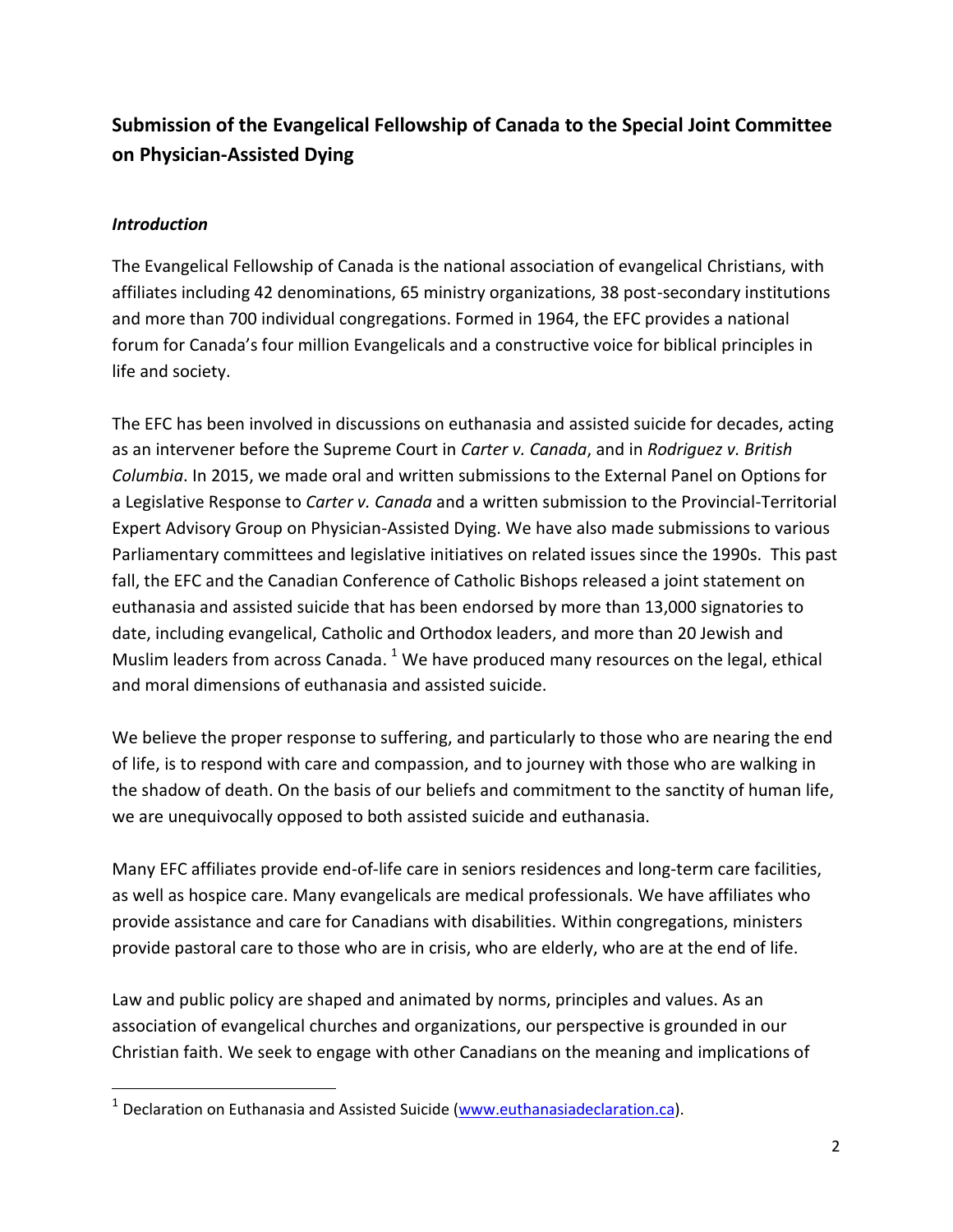these shared principles. In this submission, we seek to be advocates for the respect for life and care for the vulnerable; two principles that we affirm from out of our faith tradition and which have shaped Canadian law historically, and which were recognized by the Supreme Court in the *Carte*r decision. Societies and cultures around the world and throughout history share a reverence for human life and a belief in the equal and inviolable dignity of every human being. These are not exclusively religious beliefs. The sanctity of human life, or respect for life, is broadly recognized and affirmed by all Canadians, including those who are adherents of specific religions and those who claim no adherence.

The sanctity of human life is a foundational principle of Canadian society.<sup>2</sup> It undergirds the recognition of the equal dignity of each individual regardless of their abilities or disabilities. It shapes and guides our common life together, including our legal, health care and social welfare systems. The sanctity of human life also engenders the collective promotion of life and the protection of the vulnerable. $3$ 

Canada has a long legal history of unambiguously affirming the sanctity of human life. Parliament itself has said no to euthanasia and assisted suicide repeatedly, most recently in 2010. This was in no way because Parliament was unconcerned about easing the suffering of individuals facing terminal illness. Rather it was because it was understood that to decriminalize these acts was to cross a significant threshold, a crossing that holds significant consequences for how we as a society value and understand life, our medical system and the duty of care we owe one another.

## *Balance between Respect for Life and Autonomy*

l

In *Carter*, the Supreme Court sought to achieve a delicate balance between the government's interest in promoting and protecting life, and individual autonomy. Parliament has a duty to assess this balance to determine whether the protection and promotion of life will be undermined. We argue that to treat the decision as a floor, as some have suggested, and allow more expansive access is to misunderstand the balance the Supreme Court was seeking to achieve.

In *Carter*, the Court acknowledged the Federal Government had two purposes in banning assisted suicide; one was protection of the vulnerable, the other was the promotion or

<sup>2</sup> The Supreme Court of Canada, in *Rodriguez v. British Columbia*, recognized that Canadian society is "based upon respect for the intrinsic value of human life and on the inherent dignity of every human being." Mr. Justice Sopinka in that case referred to the sanctity of life as being one of the three *Charter* values protected in section 7 of the *Charter*. The Court, in *Carter*, acknowledged that "the sanctity of life is one of our most fundamental societal values." (par. 63)

<sup>&</sup>lt;sup>3</sup> Declaration on Euthanasia and Assisted Suicide [\(www.euthanasiadeclaration.ca\)](http://www.euthanasiadeclaration.ca/).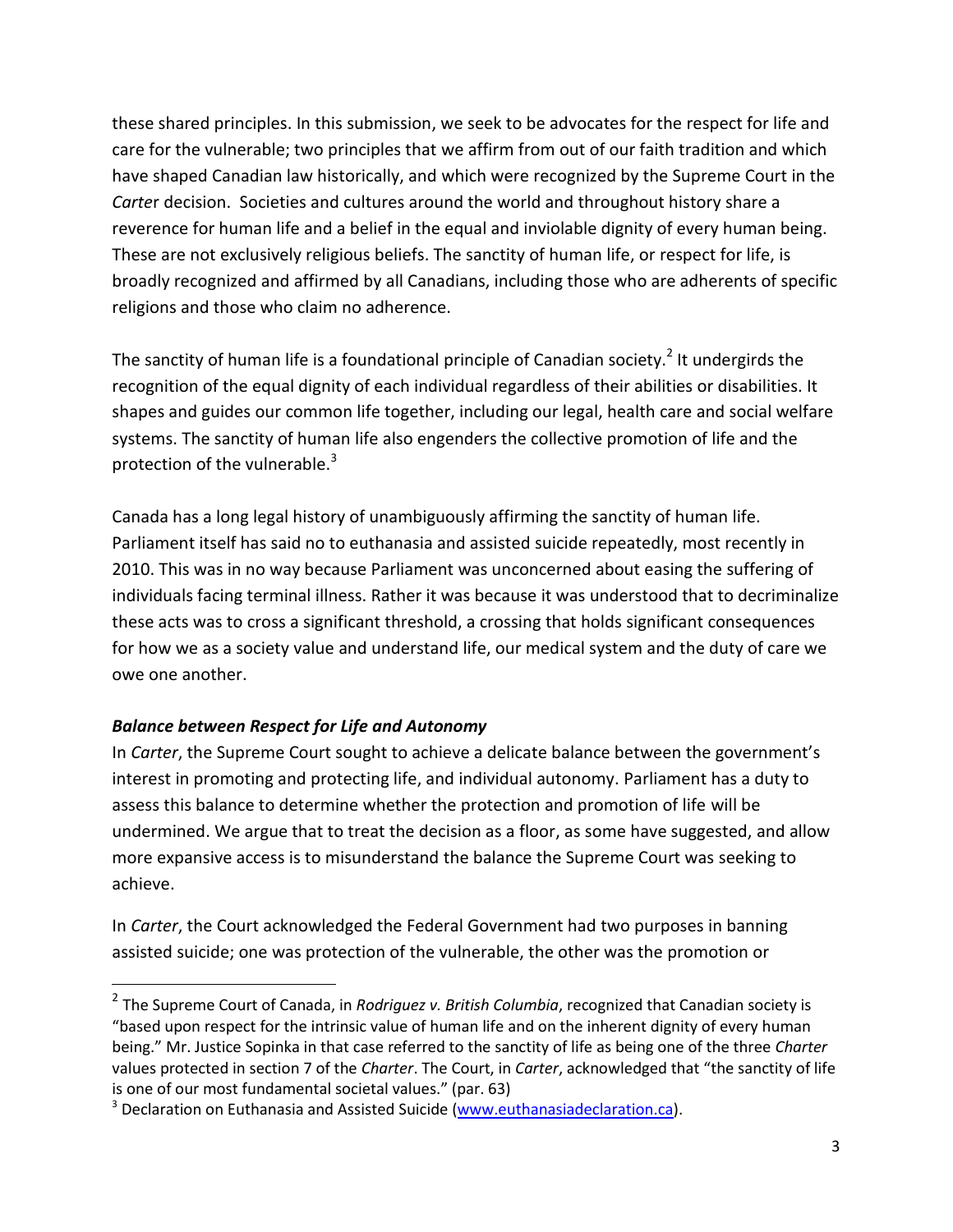preservation of life. The Court decided not to consider the purpose of the preservation of life, reasoning that to define the objective of the prohibition as the preservation of life had the potential to "short circuit" the analysis (para 77). The Court acknowledged that a complete ban on assisted suicide was justifiable if the purpose of the ban was to preserve life (para 77 and 78). The Court instead focused on the other purpose of protecting the vulnerable. Parliament is within its jurisdiction to assess whether the Court was correct to assume that limited exemptions to the blanket prohibition on assisted suicide and euthanasia would not undermine its purpose for the ban. Parliament has the authority to reject the Court's decision, or to reassert its purpose of promoting life and re-affirm a complete ban on assisted suicide.

Parliament is also within its jurisdiction to assess whether the Court is correct to assume safeguards will be adequate to eliminate the possibility of a wrongful death. The experience of other permissive jurisdictions shows that safeguards have not prevented wrongful deaths.

If Parliament decides to proceed with the *Criminal Code* exemptions provided for in *Carter*, it is imperative to err on the side of caution to protect vulnerable persons and the sanctity of human life. While we disagree with the Court's decision to allow for exemptions to the blanket ban on assisted suicide, we recognize that the Court sought to achieve a delicate balance. More expansive access to assisted dying would further compromise the societal norm of the sanctity of human life that animates our health care and social welfare systems and would place more people at risk. If Parliament decides to cross this threshold, we urge you to craft exemptions in such a way as to ensure that occurrences of physician-assisted suicide and euthanasia are rare, in order to minimize the harm to persons, to our societal commitment to respect for life and to our health care and social systems.

#### *Freedom and not an Obligation*

It is our assertion that the Supreme Court did not establish a positive right to assisted suicide in the *Carter* decision; meaning it did not create an obligation for anyone to provide assistance. The Court found that a patient in specific circumstances and who meets certain criteria has a "right" to be free of the blanket state prohibition against assisted suicide and requesting assistance in suicide. The focus of the Court was on permitting a person in specific circumstances to seek assistance, and to receive assistance without being in violation of the *Criminal Code*. Thus, the Court offered an exemption from the prohibition, but did not mandate the provision of euthanasia and assisted suicide.

The Court focused on patient autonomy, the freedom to request assistance, and the freedom of a doctor to assist, not on the provision of assisted suicide. The implication of the ruling is that a willing physician who freely assists an eligible patient in their suicide would also be free from the prohibition. The Court did envision a "carefully designed and monitored system of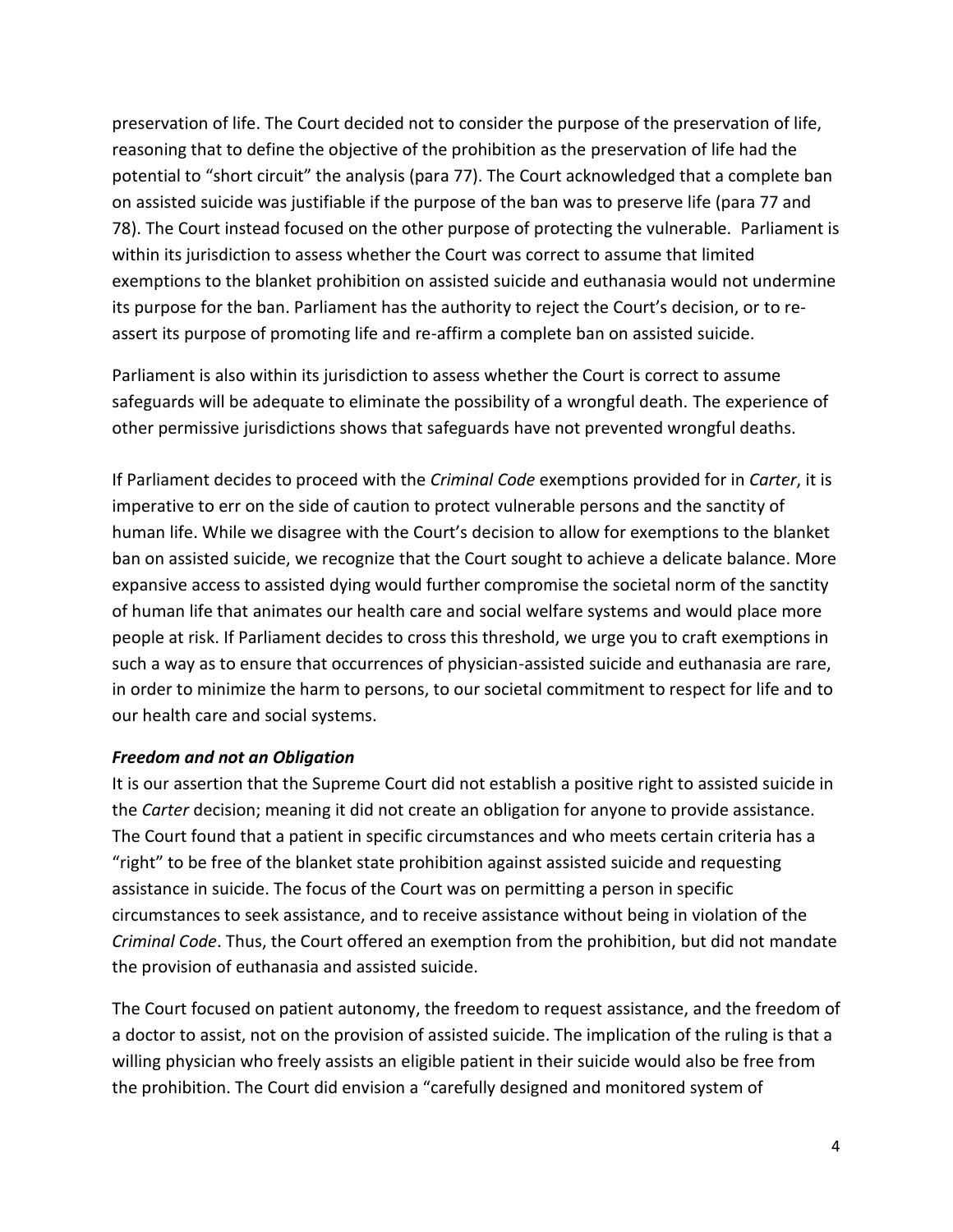safeguards" (para 117). However, the Court was explicit that its ruling is confined to the right (freedom) of someone to seek assistance, and not to those who might provide assistance (para 69). Neither Governments nor individuals are required to provide or fund access to assisted suicide or euthanasia under the *Carter* decision.

#### *Eligibility*

l

#### *Grievous and irremediable*

To minimize the harm to persons and to society, if Parliament proceeds with allowing the hastening of death, the decision should be interpreted within the very narrow fact situation to which the Court was responding. In para 127 of the decision the Court stated, "The scope of the declaration is intended to respond to the factual circumstances of this case." The fact situations before the Court concerned individuals with terminal and degenerative conditions. The Court reasoned that persons who might find themselves physically unable at some point to take their own lives might end their lives prematurely if no assistance would be available to them later. The Court did not propose extending assistance to those who wished to end their lives and were capable of doing so. The focus of the Court was allowing assistance in suicide for those who would be physically incapable of taking their own life.

The Court used the description "grievous and irremediable medical condition" in the context of these specific fact situations. Following the reasoning of the decision, "grievous" means a person who is terminally ill, with a degenerative condition, who might choose to end their life prematurely if assistance to end their life would not be available to them later when their condition became intolerable.

The term "grievous and irremediable medical condition" must be defined by federal statute in order to ensure strict national standards. Without this, the term itself leaves far too much room for subjectivity, and, we suggest, abuse. As the External Panel heard, a consensus would be difficult to reach among family physicians on the meaning of the terms. $4$ 

As an additional safeguard, we also suggest that "Grievous and irremediable" should be qualified to apply only to situations where it is beyond the capacity of high quality palliative care to manage pain and suffering.

With respect to mental illness, we note the concerns raised by the Government in *Carter*, and those presented to the Committee by other witnesses. The Government of Canada argued that sources of possible error and factors that can render someone "decisionally vulnerable" include

<sup>4</sup> External Panel on Options for a Legislative Response to *Carter v. Canada*, *Consultations on Physician-Assisted Dying: Summary of Results and Key Findings, Final Report*, page 57.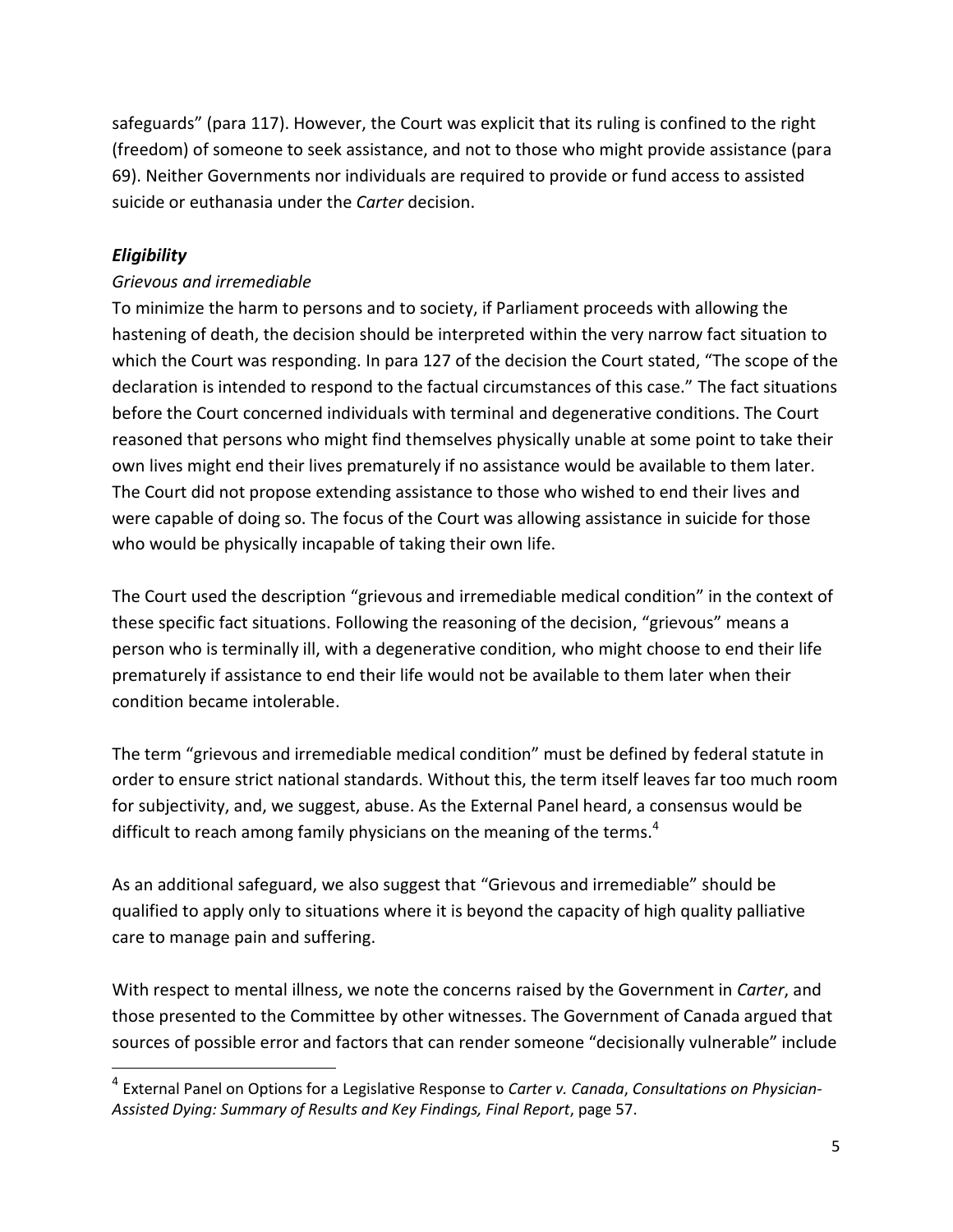depression and other mental illness (para 114). In the Committee hearings, the Canadian Psychiatric Association and the Centre for Mental Health expressed serious reservation about including mental illness as a criterion. We urge you to err on the side of caution and not include mental illness or psychological suffering in the eligibility criteria for physician hastened death.

### *Suffering*

l

We are concerned that the Court's condition of "enduring suffering that is intolerable to the individual" is entirely subjective and, in fact, endangers the physician-patient relationship. This erodes the role of a physician in determining what treatment should be administered. As Dr. Cheryl Mack and Dr. Brendan Leier express in the *Canadian Journal of Anesthesiology*,

Our fundamental concern is that the proposed model of PAD does not require medical expertise; rather, it requires capital in the form of physician trust to assure both patients and society as a whole that the intentional ending of life is a legitimate medical procedure overseen with the same care, diligence, and oversight as any technological or procedural advancement. This, however, is not the case.<sup>5</sup>

They go on to state: "With PAD, we are again being asked to endorse and sponsor a practice that relies neither on medical science nor on clinical judgment."<sup>6</sup> The Court inserts doctors into the equation, in fact, giving physicians the responsibility to end a life, but places the analysis regarding a "medical procedure" largely into the hands of the patient. This can marginalize and undermine the physician's medical expertise and judgment. The doctor becomes an extension of the will and autonomy of the patient, while still ultimately bearing responsibility for the act.

Further, pain and suffering are not the same thing. The question of suffering is beyond the scope of medicine alone. Pain is a physical question, which medical professionals are qualified to respond to and treat. But suffering is a broader human question, involving emotional, psychological, spiritual, social dimensions, and is beyond the expertise of medicine alone to address. The solution proposed by the Court to the problem of suffering not only fails to address the suffering, but eliminates the one who suffers. Suffering is properly addressed by good quality palliative care that considers the whole person and includes a range of supports.

It is critical that psychological suffering be expressly excluded from any definition of "grievous and irremediable."

<sup>&</sup>lt;sup>5</sup> Cheryl Mack and Brendan Leier, "Brokering trust: estimating the cost of physician-assisted death," *Canadian Journal of Anesthesiology*, January 5, 2016. 6 *Ibid.*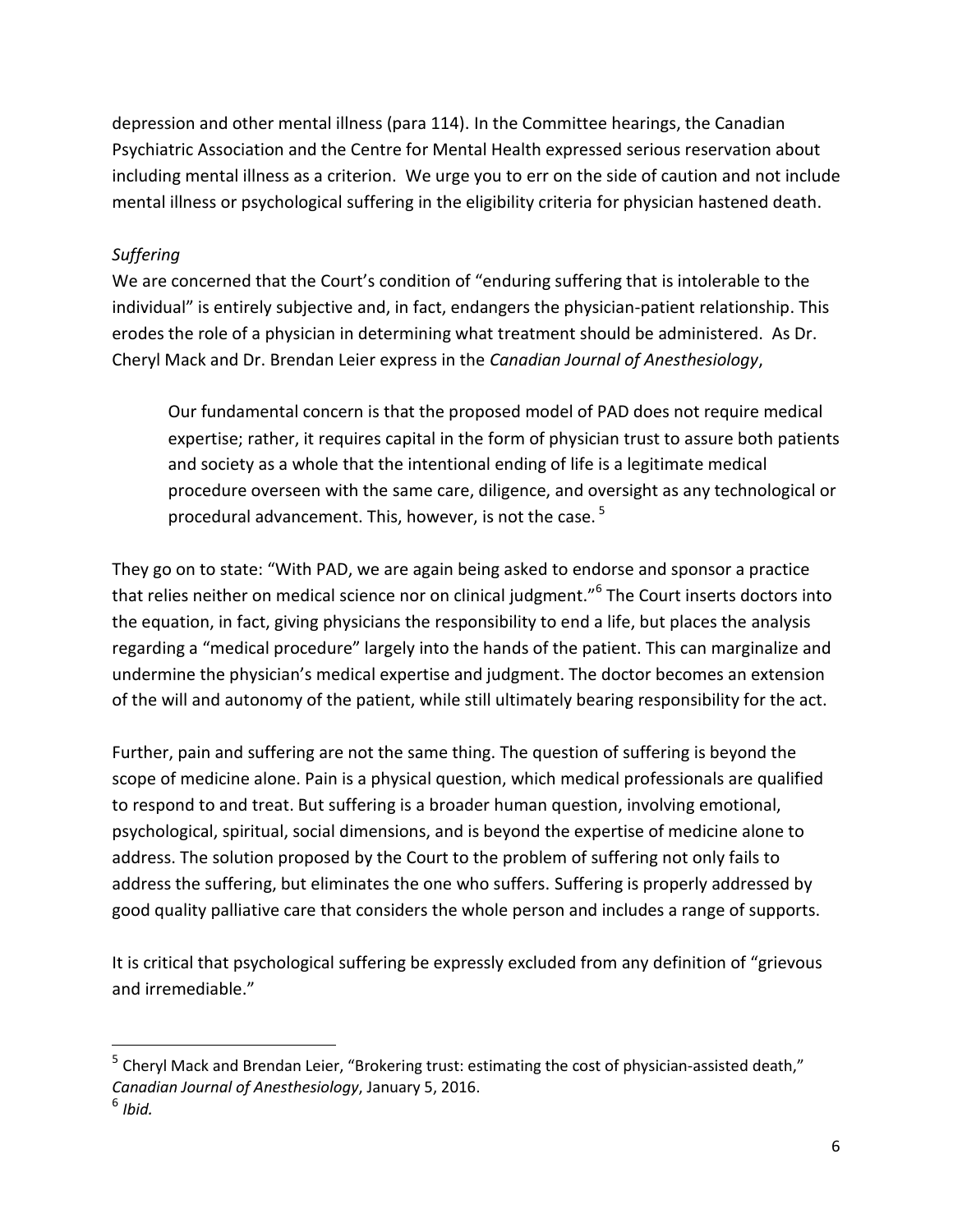### *Age*

The Court used the term "competent adult" repeatedly and deliberately in the *Carter* decision. The Court is fully aware that there are differing provincial standards and ages of competence for care, but nonetheless chose to restrict the exemption to "adults," rather than "competent persons." Assisted death cannot be undone, it is intended to kill, and thus it cannot be considered like any other type of medical treatment.

In Canada, the age of majority is the age at which a person is considered by law to be an adult. This age is either 18 or 19, depending on the province or territory. The Canadian Hospice Palliative Care Association recommended to this Committee that adult be defined as someone who is at least 21. We absolutely reject the Provincial-Territorial Expert Advisory Group recommendation not to implement age restrictions, which would leave the door open to minors requesting physician-assisted death.

## *Choice*

 $\overline{a}$ 

Underlying arguments for assisted dying is the exercise of autonomy, the exercise of choice. But without access to high quality palliative care there is no real choice at the end of life. Without access to quality palliative care, people will be vulnerable to feelings of isolation, despair, to feeling like a burden to family or caregivers, and to the medical system. Assisted death must not be the only choice.

Choice is also limited if the social determinants of health are not present. People who lack access to water, food and affordable housing, and who may lack social support and family assistance do not have meaningful choices.

Meaningful choice also includes having support available. In Oregon, in 2014, 40% of people who ended their lives under the *Death With Dignity Act* were concerned that they were a burden to family, friends/caregivers.<sup>7</sup> This has been a consistent percentage since 1998.

We concur with the report of the External Panel that there is an urgent need for improved access to excellent palliative care across Canada. The External Panel notes that it "heard on many occasions that a request for physician-assisted death cannot be truly voluntary if the option of proper palliative care is not available to alleviate a person's suffering."<sup>8</sup> The report goes on to state:

<sup>7</sup> Oregon Public Health Division, *Oregon's Death With Dignity Act – 2014.* [https://public.health.oregon.gov/ProviderPartnerResources/EvaluationResearch/DeathwithDig](https://public.health.oregon.gov/ProviderPartnerResources/EvaluationResearch/DeathwithDignityAct/Documents/year17.pdf) [nityAct/Documents/year17.pdf](https://public.health.oregon.gov/ProviderPartnerResources/EvaluationResearch/DeathwithDignityAct/Documents/year17.pdf)

<sup>8</sup> External Panel, *Final Report*, p. vii.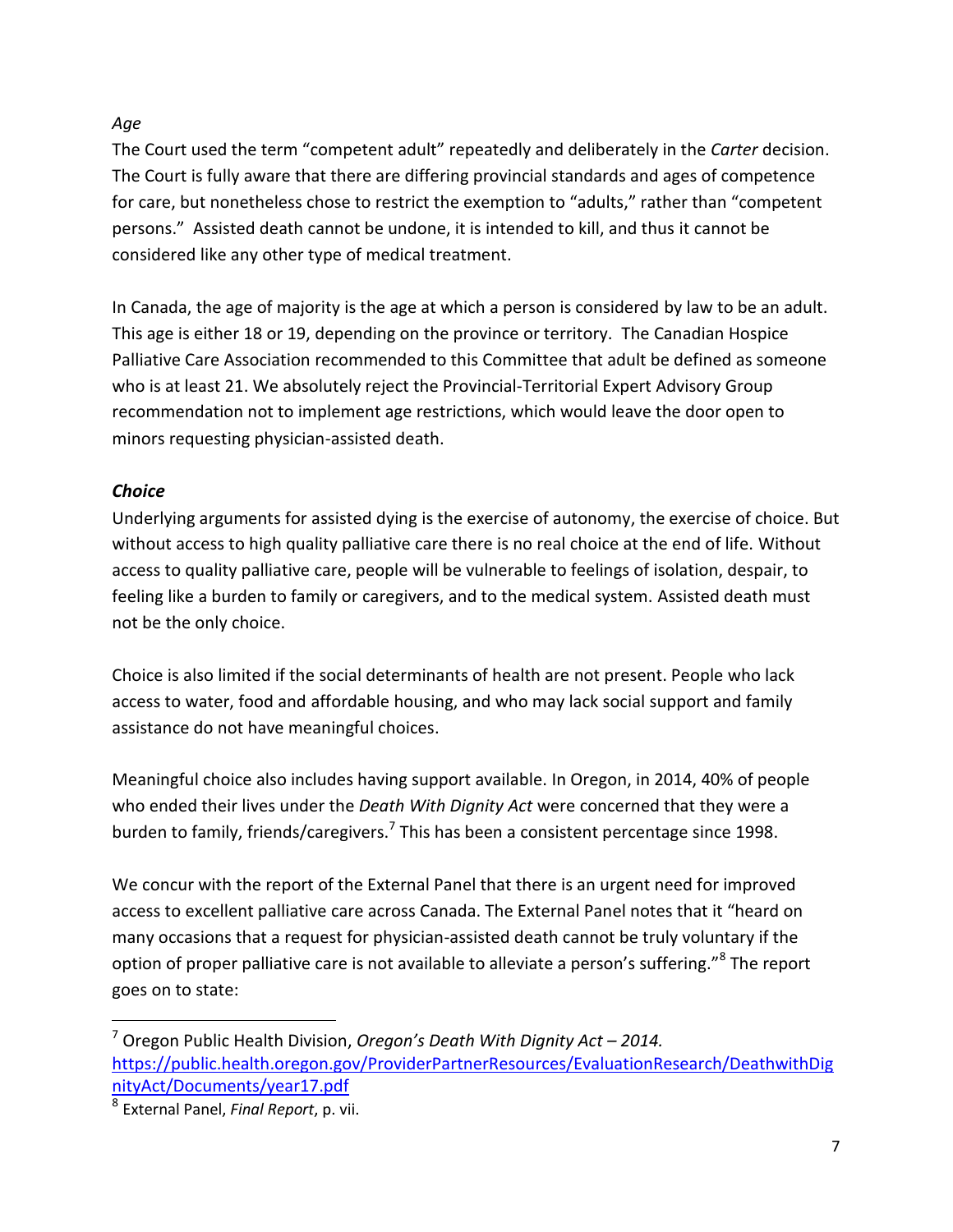With the advent of physician-assisted death, it has become critically, even urgently, apparent that Canadian society must address its deficiencies in providing quality palliative care for individuals living with life threatening and life limiting conditions. Our country must rise to this challenge, as no Canadian approaching end of life should face the cruel choice between physician-assisted death and living with intolerable, enduring suffering in the absence of compassionate, comprehensive quality care.<sup>9</sup>

It is lamentable that we as a country are contemplating the decriminalization of assisted suicide in response to suffering when most Canadians do not have access to high quality palliative care and related support systems. Palliative care is best suited to provide comfort and care to patients and their families who are suffering and near death.

We urge the government to establish a national strategy to address the availability of high quality palliative care. As an association of churches, we are encouraging churches across Canada to consider how they might engage in providing care, comfort and support for their neighbours who are living with terminal illness or severe disability.

#### *Freedom of conscience*

Physicians must have the right to refuse to participate in physician-assisted suicide for reasons of conscience, either directly or indirectly, including the right not to have to provide a referral. In the Headnote of *Carter*, the Court said, "Nothing in this declaration would compel physicians to provide assistance in dying."

The question of referral was not directly addressed in *Carter*. It is important to understand that providing a referral is, in effect, a professional recommendation for a course of treatment. In the case of physician-assisted suicide or euthanasia, it is a form of participation in an action that is destructive to the patient and is contrary to the deeply-held beliefs of many physicians.

The Court's statement, "The *Charter* rights of patients and physicians will need to be reconciled in any legislative and regulatory response to this judgment" immediately follows the assertion, quoted above, that "Nothing in this declaration would compel physicians to provide assistance in dying." These statements taken together indicate a need to reconcile the rights of patients and physicians without compelling objecting physicians to provide assistance, directly or indirectly.

 $\overline{a}$ 

<sup>9</sup> External Panel, *Final Report*, page 2.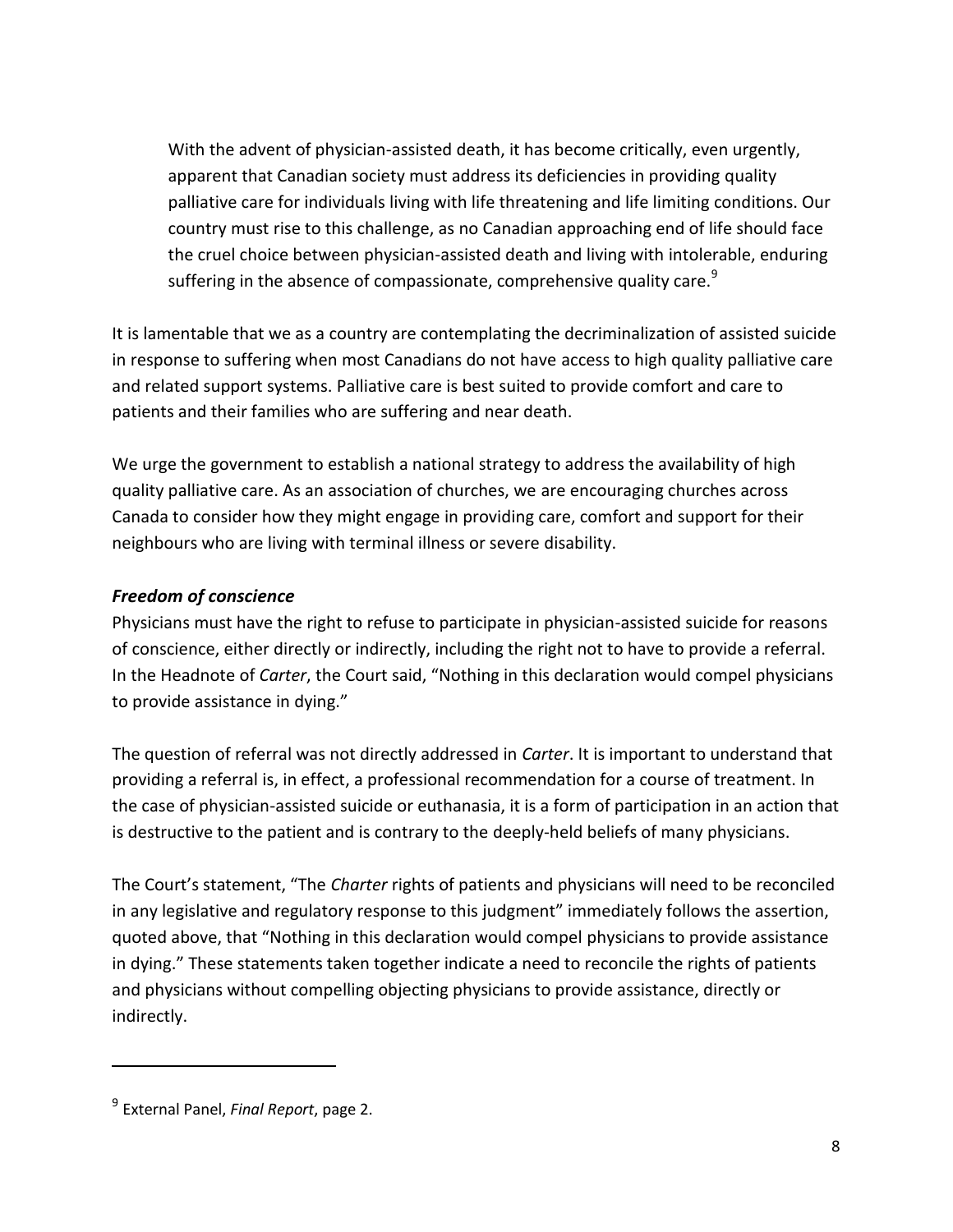There is a reason why the medical professionals who are closer to the direct care for people at the end of life are more opposed to the practice of assisted death. They believe it is categorically different than end of life care, including palliative or continuous sedation in the last days or hours of a patient's life. The intention to end a life, rather than to alleviate pain, makes euthanasia and assisted suicide fundamentally different than end of life care.

It is a violation of conscience to be compelled to take another person's life or to participate in the taking of a life. This right to conscience protection is fundamental. If there are concerns about patient access to physician hastened death, we urge you to seek a resolution that does not violate conscience.

As well, many faith-based institutions provide senior care, extended care and hospice care. The care they offer is an expression of the deeply held beliefs of the communities that provide the care. To compel these institutions to facilitate or allow assisted death on their premises denies the beliefs that animate their compassion. Health care professionals, staff and the administrators of these facilities should not be compelled to participate in or facilitate assisted death, and these facilities should be able to obtain an exception if Parliament proceeds.

#### *Safeguards*

The practice of euthanasia and assisted suicide are fraught with risk, particularly for the vulnerable. Parliament must study carefully whether it is indeed possible to establish *effective* safeguards and must also determine the level of acceptable risk of a wrongful death. The lower court in *Carter* concluded that the "risks inherent in permitting physician-assisted death can be identified and very substantially minimized." Yet the trial judge also acknowledged that some evidence on the effectiveness of safeguards was weak, and there was evidence of a lack of compliance with safeguards in permissive jurisdictions. (par. 105 and 108). Our review of studies of the effectiveness of safeguards used in permissive jurisdictions indicates that no safeguards are completely effective.

In *Carter*, the Court maintained that the risks associated with physician-assisted suicide "can be limited through a carefully designed and monitored system of safeguards." (para. 117) When dealing with matters of life and death, we are concerned with the low threshold denoted by the word "limited." In contrast, the opposition to capital punishment turns on the fear that a wrongfully convicted person might be put to death. The threshold is set very high. What is our tolerance for safeguard failures in this context? We ask for the threshold to be set high in the context of assisted suicide as well. If we set the bar lower than our standards for wrongful death or murder, we communicate that the lives of those with grievous and irremediable medical conditions are less valuable and less worthy of protection.